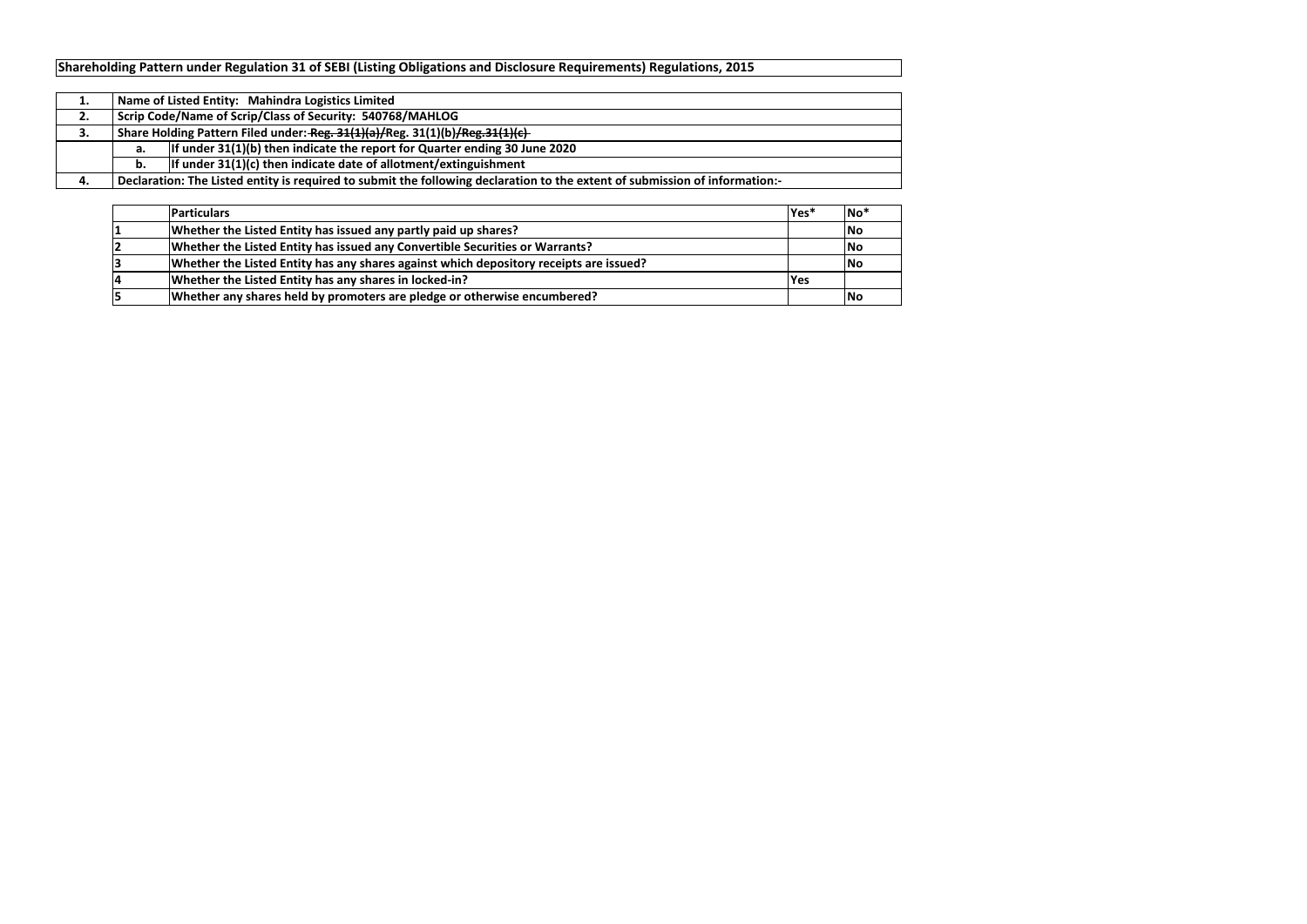|                 | <b>Mahindra Logistics Limited</b>                           |                  |                  |                  |                  |                       |                                     |                                                             |  |            |                                        |                                       |                    |                  |                                                                               |         |               |                            |
|-----------------|-------------------------------------------------------------|------------------|------------------|------------------|------------------|-----------------------|-------------------------------------|-------------------------------------------------------------|--|------------|----------------------------------------|---------------------------------------|--------------------|------------------|-------------------------------------------------------------------------------|---------|---------------|----------------------------|
|                 | Table I - Summary Statement holding of specified securities |                  |                  |                  |                  |                       |                                     |                                                             |  |            |                                        |                                       |                    |                  |                                                                               |         |               |                            |
|                 |                                                             |                  |                  |                  |                  |                       |                                     |                                                             |  |            |                                        |                                       |                    |                  |                                                                               |         |               |                            |
|                 |                                                             |                  |                  |                  |                  |                       | Sharehold<br>ing as a %<br>of total | Number of Voting Rights held in each class<br>of securities |  |            | las a %<br>No. of Shares assuming full | Shareholding,                         | shares             |                  | Number of Shares<br>Number of Locked in  pledged or otherwise  <br>encumbered |         |               |                            |
|                 |                                                             |                  | No. of           | No. of<br>Partly | No. of<br>shares |                       | no. of<br>shares                    |                                                             |  |            |                                        | Underlying<br>Outstanding convertible | conversion of      |                  |                                                                               |         |               | <b>Number</b><br>of equity |
|                 |                                                             |                  | fully paid       | paid-up          | nderlyin         |                       | (calculate                          | No of Voting Rights                                         |  |            |                                        | convertible                           | securities (as a   |                  | As a % of                                                                     |         | As a % of     | <b>Shares</b>              |
|                 |                                                             | Nos. of          | up equity equity |                  |                  | Total nos.   d as per |                                     |                                                             |  |            | Total as a securities                  |                                       | percentage of      |                  | <b>Itotal</b>                                                                 |         | total         | held in                    |
|                 |                                                             | sharehold shares |                  | shares           | Depositor shares |                       | SCRR,                               |                                                             |  |            | % of                                   | including                             | diluted share      |                  | <b>Shares</b>                                                                 |         | <b>Shares</b> | demateria                  |
| <b>Category</b> | <b>Category of shareholder</b>                              | lers             | held             | held             | y Receipts held  |                       | 1957)                               | Class eg: X Class eg: y Total                               |  |            | $(A+B+C)$                              | Warrants)                             | capital)           | No. (a)          | held(b)                                                                       | No. (a) | held(b)       | lised form                 |
|                 | (II)                                                        | (III)            | (IV)             | (V)              | (VI)             | $(VII) =$             | (VIII) As a                         |                                                             |  | (IX)       |                                        | (X)                                   | $(XI) = (VII)+(X)$ |                  | (XII)                                                                         |         | (XIII)        | (XIV)                      |
| (A)             | <b>Promoter &amp; Promoter Group</b>                        |                  | 41812257         |                  |                  | 0 41812257            |                                     | 58.4222 41812257                                            |  | 0 41812257 | 58.4222                                |                                       |                    | 58.4222 14228385 | 34.0292                                                                       |         |               | 0 41812257                 |
| (B)             | <b>Public</b>                                               |                  | 55498 29756927   |                  |                  | 0 29756927            |                                     | 41.5778 29756927                                            |  | 0 29756927 | 41.5778                                |                                       | 41.5778            |                  |                                                                               | 0 NA    |               | 29756920                   |
|                 | Non Promoter - Non Public                                   |                  |                  |                  |                  |                       |                                     |                                                             |  |            |                                        |                                       |                    |                  |                                                                               | 0 NA    | <b>NA</b>     |                            |
| (C1)            | <b>Shares Underlying DRs</b>                                |                  |                  |                  |                  |                       |                                     |                                                             |  |            |                                        |                                       |                    |                  |                                                                               | 0 NA    | <b>NA</b>     |                            |
| (C2)            | Shares Held By Employee Trust                               |                  |                  |                  |                  |                       |                                     |                                                             |  |            |                                        |                                       |                    |                  |                                                                               | INA)    | <b>NA</b>     |                            |
|                 | Total                                                       |                  | 55500 71569184   |                  |                  | 0 71569184            |                                     | 100 71569184                                                |  | 0 71569184 | 100                                    |                                       |                    | 100 14228385     | 19.8806                                                                       |         |               | 0 71569177                 |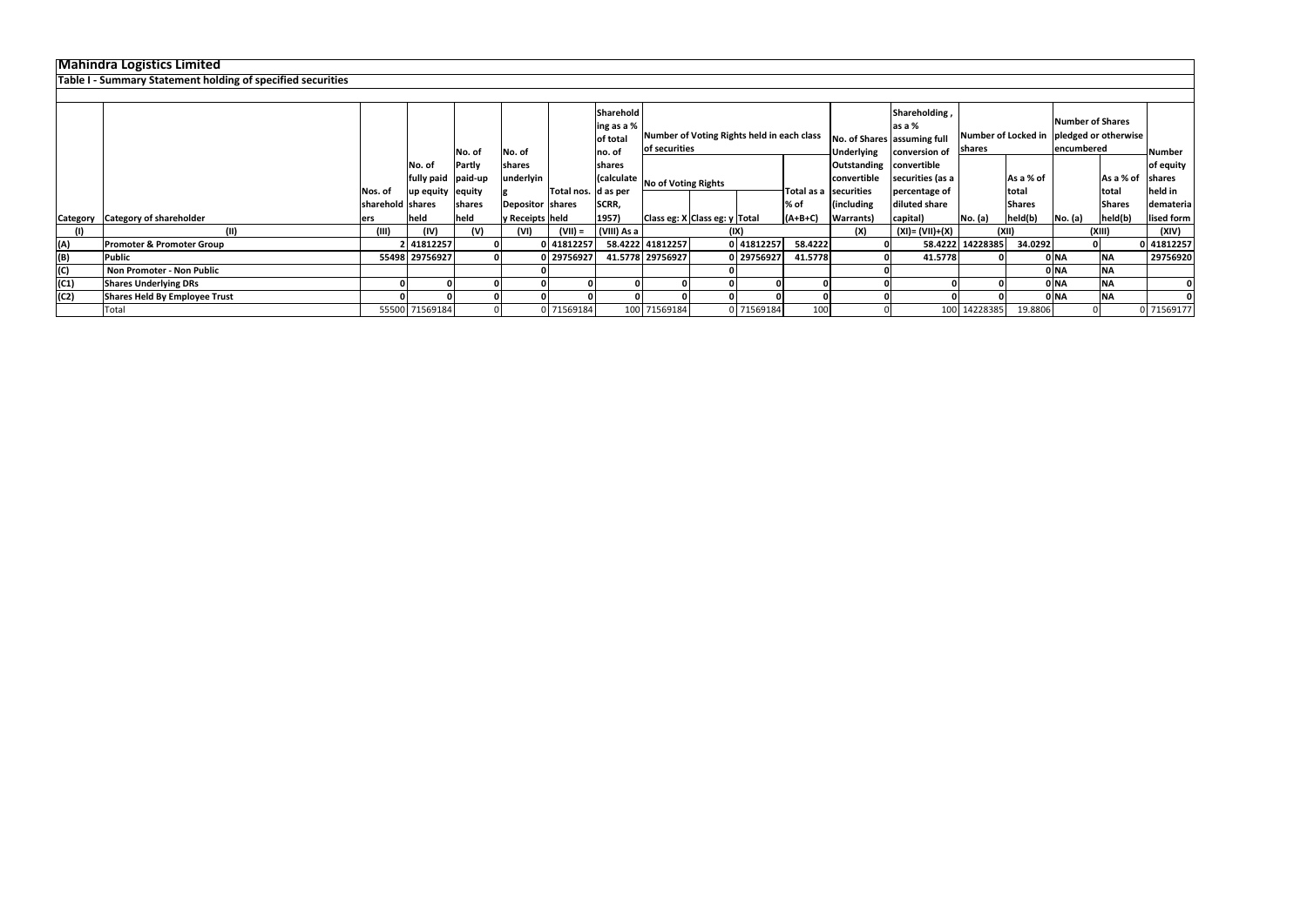|                                                                         |                                                                                                                                                |                    |                     |                                                                                                                                          | No. of                                                               |           | Sharehold<br>ing %                  |                                                                         |                                                                          |                                                                                                                                    |                                                                                           |                                                                                            | Shareholding<br>as a %<br>assuming full<br>conversion of                                                                              | shares        | <b>Number of Shares</b><br>encumbered                                                                          |                                                                                                       |                                     | <b>Number</b>                               |
|-------------------------------------------------------------------------|------------------------------------------------------------------------------------------------------------------------------------------------|--------------------|---------------------|------------------------------------------------------------------------------------------------------------------------------------------|----------------------------------------------------------------------|-----------|-------------------------------------|-------------------------------------------------------------------------|--------------------------------------------------------------------------|------------------------------------------------------------------------------------------------------------------------------------|-------------------------------------------------------------------------------------------|--------------------------------------------------------------------------------------------|---------------------------------------------------------------------------------------------------------------------------------------|---------------|----------------------------------------------------------------------------------------------------------------|-------------------------------------------------------------------------------------------------------|-------------------------------------|---------------------------------------------|
|                                                                         |                                                                                                                                                | Nos. of            | No. of<br>up equity | Partly<br>equity<br>shares                                                                                                               | shares<br>underlyin                                                  |           | as per<br>SCRR,<br>% of             |                                                                         |                                                                          |                                                                                                                                    | Total as a<br>% of                                                                        | <b>Outstanding</b><br>convertible<br>securities<br>(including                              | convertible<br>securities (as<br>a percentage<br>of diluted                                                                           |               | As a % of<br>total<br><b>Shares</b>                                                                            |                                                                                                       | As a % of<br>total<br><b>Shares</b> | of equity<br>shares<br>held in<br>demateria |
|                                                                         |                                                                                                                                                | ers                |                     |                                                                                                                                          |                                                                      |           |                                     |                                                                         |                                                                          |                                                                                                                                    |                                                                                           |                                                                                            |                                                                                                                                       |               |                                                                                                                |                                                                                                       |                                     | lised form                                  |
|                                                                         |                                                                                                                                                |                    | (IV)                |                                                                                                                                          | (VI)                                                                 | $(VII) =$ |                                     |                                                                         |                                                                          | (IX)                                                                                                                               |                                                                                           |                                                                                            |                                                                                                                                       |               |                                                                                                                |                                                                                                       |                                     | (XIV)                                       |
| Indian                                                                  |                                                                                                                                                |                    |                     |                                                                                                                                          |                                                                      |           |                                     |                                                                         |                                                                          |                                                                                                                                    |                                                                                           |                                                                                            |                                                                                                                                       |               |                                                                                                                |                                                                                                       |                                     |                                             |
| Individuals / Hindu Undivided Family                                    |                                                                                                                                                |                    |                     |                                                                                                                                          |                                                                      |           |                                     |                                                                         |                                                                          |                                                                                                                                    |                                                                                           |                                                                                            |                                                                                                                                       |               |                                                                                                                |                                                                                                       |                                     | $\mathbf 0$                                 |
|                                                                         |                                                                                                                                                |                    |                     |                                                                                                                                          |                                                                      |           |                                     |                                                                         |                                                                          |                                                                                                                                    |                                                                                           |                                                                                            |                                                                                                                                       |               |                                                                                                                |                                                                                                       |                                     | $\Omega$                                    |
| <b>Financial Institutions / Banks</b>                                   |                                                                                                                                                |                    |                     |                                                                                                                                          |                                                                      |           |                                     |                                                                         |                                                                          |                                                                                                                                    |                                                                                           |                                                                                            |                                                                                                                                       |               |                                                                                                                |                                                                                                       |                                     |                                             |
| Any Other (Specify)                                                     |                                                                                                                                                |                    |                     |                                                                                                                                          |                                                                      |           |                                     |                                                                         |                                                                          |                                                                                                                                    |                                                                                           |                                                                                            |                                                                                                                                       |               | 34.0292                                                                                                        |                                                                                                       |                                     | 0 41812257                                  |
| <b>Bodies Corporate</b>                                                 |                                                                                                                                                |                    | 41812257            |                                                                                                                                          |                                                                      |           |                                     |                                                                         |                                                                          | 0 41812257                                                                                                                         |                                                                                           |                                                                                            |                                                                                                                                       |               |                                                                                                                |                                                                                                       |                                     | 0 41812257                                  |
| Mahindra & Mahindra Limited                                             | AAACM3025E                                                                                                                                     |                    | 41812157            |                                                                                                                                          |                                                                      |           |                                     |                                                                         |                                                                          | 0 41812157                                                                                                                         |                                                                                           |                                                                                            |                                                                                                                                       |               | 34.0293                                                                                                        |                                                                                                       |                                     | 0 41812157                                  |
| Mahindra Engineering And Chemical Products Limited                      | AAACM5764A                                                                                                                                     |                    |                     |                                                                                                                                          |                                                                      |           |                                     |                                                                         |                                                                          |                                                                                                                                    |                                                                                           |                                                                                            |                                                                                                                                       |               |                                                                                                                |                                                                                                       |                                     | 100                                         |
| Partners Enterprise (Trustee - Mr. Zhooben Bhiwandiwala<br>and others)  | AADTM5422D                                                                                                                                     |                    |                     |                                                                                                                                          |                                                                      |           |                                     |                                                                         |                                                                          |                                                                                                                                    |                                                                                           |                                                                                            |                                                                                                                                       |               |                                                                                                                |                                                                                                       |                                     |                                             |
|                                                                         |                                                                                                                                                |                    |                     |                                                                                                                                          |                                                                      |           |                                     |                                                                         |                                                                          |                                                                                                                                    |                                                                                           |                                                                                            |                                                                                                                                       |               |                                                                                                                |                                                                                                       |                                     | 0 41812257                                  |
|                                                                         |                                                                                                                                                |                    |                     |                                                                                                                                          |                                                                      |           |                                     |                                                                         |                                                                          |                                                                                                                                    |                                                                                           |                                                                                            |                                                                                                                                       |               |                                                                                                                |                                                                                                       |                                     |                                             |
| Individuals (Non-Resident Individuals / Foreign Individuals)            |                                                                                                                                                |                    |                     |                                                                                                                                          |                                                                      |           |                                     |                                                                         |                                                                          |                                                                                                                                    |                                                                                           |                                                                                            |                                                                                                                                       |               |                                                                                                                |                                                                                                       |                                     |                                             |
|                                                                         |                                                                                                                                                |                    |                     |                                                                                                                                          |                                                                      |           |                                     |                                                                         |                                                                          |                                                                                                                                    |                                                                                           |                                                                                            |                                                                                                                                       |               |                                                                                                                |                                                                                                       |                                     |                                             |
| <b>Institutions</b>                                                     |                                                                                                                                                |                    |                     |                                                                                                                                          |                                                                      |           |                                     |                                                                         |                                                                          |                                                                                                                                    |                                                                                           |                                                                                            |                                                                                                                                       |               |                                                                                                                |                                                                                                       |                                     |                                             |
| Foreign Portfolio Investor                                              |                                                                                                                                                |                    |                     |                                                                                                                                          |                                                                      |           |                                     |                                                                         |                                                                          |                                                                                                                                    |                                                                                           |                                                                                            |                                                                                                                                       |               |                                                                                                                |                                                                                                       |                                     | $\mathbf 0$                                 |
| Any Other (Specify)                                                     |                                                                                                                                                |                    |                     |                                                                                                                                          |                                                                      |           |                                     |                                                                         |                                                                          |                                                                                                                                    |                                                                                           |                                                                                            |                                                                                                                                       |               |                                                                                                                |                                                                                                       |                                     | $\mathbf 0$                                 |
| Sub Total (A)(2)                                                        |                                                                                                                                                |                    |                     |                                                                                                                                          |                                                                      |           |                                     |                                                                         |                                                                          |                                                                                                                                    |                                                                                           |                                                                                            |                                                                                                                                       |               |                                                                                                                |                                                                                                       |                                     |                                             |
| Total Shareholding Of Promoter And Promoter Group (A)=<br>(A)(1)+(A)(2) |                                                                                                                                                |                    |                     |                                                                                                                                          |                                                                      |           |                                     |                                                                         |                                                                          |                                                                                                                                    |                                                                                           |                                                                                            |                                                                                                                                       |               | 34.0292                                                                                                        |                                                                                                       |                                     | 0 41812257                                  |
|                                                                         | <b>Category &amp; Name of the shareholders</b><br><b>Central Government / State Government(s)</b><br>Sub Total (A)(1)<br>Foreign<br>Government | <b>PAN</b><br>(II) | (III)               | Table II - Statement showing shareholding pattern of the Promoter and Promoter Group<br>sharehold shares<br>held<br>0<br>2 41812257<br>n | fully paid paid-up<br>held<br>(V)<br>2 41812257<br>100<br>2 41812257 |           | Depositor shares<br>y Receipts held | 0 41812257<br>0 41812257<br>41812157<br>100<br>0 41812257<br>0 41812257 | Total nos. 1957 As a<br>(VIII) As a<br>$\mathbf 0$<br>0.0001<br>$\Omega$ | calculated of securities<br>58.4222 41812257<br>58.4222 41812257<br>58.422 41812157<br>100<br>58.4222 41812257<br>58.4222 41812257 | <b>No of Voting Rights</b><br> (A+B+C2)   Class eg: X   Class eg: y   Total<br>0 41812257 | Number of Voting Rights held in each class<br>$(A+B+C)$<br>0 41812257<br>100<br>0 41812257 | <b>Underlying</b><br><b>Warrants</b> )<br>(X)<br>58.4222<br>58.4222<br>58.422<br>0.0001<br>58.4222<br>$\Omega$<br>$\Omega$<br>58.4222 | No. of Shares | share capital) No. (a)<br>(XI)= (VII)+(X)<br>58.4222 14228385<br>58.422 14228385<br>0.0001<br>58.4222 14228385 | Number of Locked in<br>held(b)<br>(XII)<br>58.4222 14228385<br>34.0292<br>34.0292<br>58.4222 14228385 | <b>No.</b> (a)                      | pledged or otherwise<br>held(b)<br>(XIII)   |

┑

# **Mahindra Logistics Limited**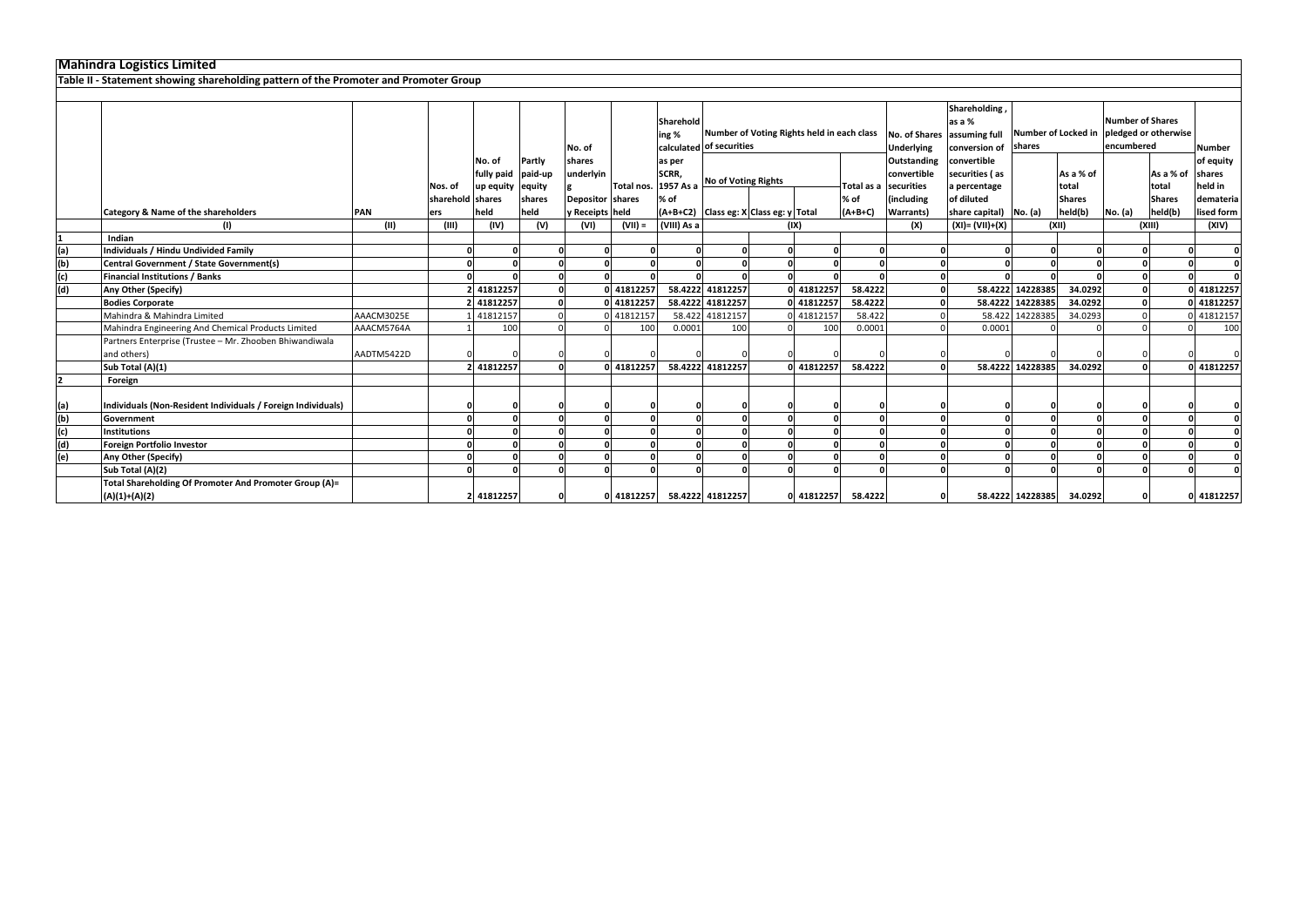|     | <b>Mahindra Logistics Limited</b>                                                      |            |                  |                |          |                  |            |             |                            |                                            |            |                       |                  |                            |                     |               |                                       |                      |             |
|-----|----------------------------------------------------------------------------------------|------------|------------------|----------------|----------|------------------|------------|-------------|----------------------------|--------------------------------------------|------------|-----------------------|------------------|----------------------------|---------------------|---------------|---------------------------------------|----------------------|-------------|
|     | Table III - Statement showing shareholding pattern of the Public shareholder           |            |                  |                |          |                  |            |             |                            |                                            |            |                       |                  |                            |                     |               |                                       |                      |             |
|     |                                                                                        |            |                  |                |          |                  |            |             | of securities              | Number of Voting Rights held in each class |            |                       | No. of           | Shareholding, shares       | Number of Locked in |               | <b>Number of Shares</b><br>encumbered | pledged or otherwise |             |
|     |                                                                                        |            |                  |                |          |                  |            | Sharehold   |                            |                                            |            |                       | <b>Shares</b>    | as a %                     |                     |               |                                       |                      |             |
|     |                                                                                        |            |                  |                |          |                  |            | ing %       | <b>No of Voting Rights</b> |                                            |            |                       |                  | Underlying assuming full   |                     |               |                                       |                      |             |
|     |                                                                                        |            |                  |                |          | No. of           |            | calculated  |                            |                                            |            |                       |                  | Outstandin conversion of   |                     |               |                                       |                      | Number      |
|     |                                                                                        |            |                  | No. of         | Partly   | shares           |            | as per      |                            |                                            |            |                       |                  | convertible                |                     |               |                                       |                      | of equity   |
|     |                                                                                        |            |                  | fully paid     | paid-up  | underlyin        |            | SCRR,       |                            |                                            |            |                       |                  | convertible securities (as |                     | As a % of     |                                       | As a % of            | shares      |
|     |                                                                                        |            | Nos. of          | up equity      | equity   |                  | Total nos. | 1957 As a   |                            |                                            |            | Total as a securities |                  | a percentage               |                     | total         |                                       | total                | held in     |
|     |                                                                                        |            | sharehold shares |                | shares   | <b>Depositor</b> | shares     | % of        |                            |                                            |            | % of                  | (including       | of diluted                 |                     | <b>Shares</b> |                                       | <b>Shares</b>        | demateria   |
|     | <b>Category &amp; Name of the shareholders</b>                                         | <b>PAN</b> | ers              | held           | held     | y Receipts held  |            | $(A+B+C2)$  |                            | Class eg: X Class eg: y Total              |            | $(A+B+C)$             | <b>Warrants)</b> | share capital)   No. (a)   |                     | held(b)       | No. (a)                               | held(b)              | lised form  |
|     |                                                                                        | (11)       | (III)            | (IV)           | (V)      | (VI)             | $(VII) =$  | (VIII) As a |                            |                                            | (IX)       |                       | (X)              | $(XI) = (VII)+(X)$         |                     | (XII)         |                                       | (XIII)               | (XIV)       |
|     | <b>Institutions</b>                                                                    |            |                  |                |          |                  |            |             |                            |                                            |            |                       | <sub>n</sub>     |                            |                     |               |                                       |                      |             |
| (a) | <b>Mutual Fund</b>                                                                     |            |                  | 6299936        | $\Omega$ |                  | 6299936    | 8.8026      | 6299936                    |                                            | 6299936    | 8.8026                |                  | 8.8026                     | $\Omega$            |               | 0 <sub>NA</sub>                       | <b>NA</b>            | 6299936     |
|     | Reliance Capital Trustee Co Ltd-A/C Nippon India                                       |            |                  |                |          |                  |            |             |                            |                                            |            |                       |                  |                            |                     |               |                                       |                      |             |
|     | Multi Cap Fund<br>Invesco Trustee Private Limited - A/C Invesco                        | AAATR0090B |                  | 3165097        |          |                  | 3165097    | 4.4224      | 3165097                    |                                            | 3165097    | 4.4224                |                  | 4.4224                     |                     |               | 0 NA                                  | NA                   | 3165097     |
|     | India Equity Savings Fund                                                              | AAATL5351M |                  | 1332723        |          |                  | 1332723    | 1.8621      | 1332723                    |                                            | 1332723    | 1.8621                |                  | 1.8621                     |                     |               | 0 NA                                  | NA                   | 1332723     |
| (b) | <b>Venture Capital Funds</b>                                                           |            |                  |                | $\Omega$ |                  |            |             |                            | $\Omega$                                   |            |                       |                  |                            | $\Omega$            |               | 0 <sub>NA</sub>                       | <b>NA</b>            | $\mathbf 0$ |
| (c) | <b>Alternate Investment Funds</b>                                                      |            |                  | 288977         |          |                  | 288977     | 0.4038      | 288977                     | $\Omega$                                   | 288977     | 0.4038                |                  | 0.4038                     |                     |               | 0 NA                                  | <b>NA</b>            | 288977      |
| (d) | <b>Foreign Venture Capital Investors</b>                                               |            |                  |                |          |                  |            |             |                            |                                            |            |                       |                  |                            |                     |               | 0 <sub>NA</sub>                       | <b>NA</b>            | $\Omega$    |
| (e) | Foreign Portfolio Investor                                                             |            |                  | 43 13815183    |          |                  | 13815183   | 19.3033     | 13815183                   |                                            | 0 13815183 | 19.3033               |                  | 19.3033                    |                     |               | 0 <sub>NA</sub>                       | <b>NA</b>            | 13815183    |
|     | Kotak Funds - India Midcap Fund                                                        | AAGCK4148L |                  | 2996524        |          |                  | 2996524    | 4.1869      | 2996524                    |                                            | 2996524    | 4.1869                |                  | 4.1869                     |                     |               | 0 <sub>NA</sub>                       | <b>NA</b>            | 2996524     |
|     | Goldman Sachs India Limited                                                            | AADCG0260C |                  | 1826068        |          |                  | 1826068    | 2.551       | 1826068                    |                                            | 1826068    | 2.5515                |                  | 2.5515                     |                     |               | 0 <sub>NA</sub>                       | <b>NA</b>            | 1826068     |
|     | First State Investments Icvc- Stewart Investors                                        |            |                  |                |          |                  |            |             |                            |                                            |            |                       |                  |                            |                     |               |                                       |                      |             |
|     | Indian Subcontinent Sustainability Fund                                                | AABCF0154C |                  | 1314010        |          |                  | 1314010    | 1.836       | 1314010                    |                                            | 1314010    | 1.836                 |                  | 1.836                      |                     |               | 0 NA                                  | NA.                  | 1314010     |
|     | Steinberg India Emerging Opportunities Fund                                            |            |                  |                |          |                  |            |             |                            |                                            |            |                       |                  |                            |                     |               |                                       |                      |             |
|     | Limited                                                                                | AAPCS9509N |                  | 1300652        |          |                  | 1300652    | 1.8173      | 1300652                    |                                            | 1300652    | 1.8173                |                  | 1.8173                     |                     |               | 0 NA                                  | NА                   | 1300652     |
| (f) | <b>Financial Institutions / Banks</b>                                                  |            |                  | 14071          | $\Omega$ |                  | 14071      | 0.0197      | 14071                      |                                            | 14071      | 0.0197                | $\Omega$         | 0.0197                     |                     |               | 0 <sub>NA</sub>                       | <b>NA</b>            | 14071       |
| (g) | <b>Insurance Companies</b>                                                             |            |                  | 1628476        |          |                  | 1628476    | 2.2754      | 1628476                    |                                            | 1628476    | 2.2754                |                  | 2.2754                     |                     |               | 0 <sub>NA</sub>                       | <b>NA</b>            | 1628476     |
| (h) | <b>Provident Funds/ Pension Funds</b>                                                  |            |                  |                |          |                  |            |             |                            |                                            |            |                       |                  |                            |                     |               | 0 <sub>NA</sub>                       | <b>NA</b>            |             |
| (i) | Any Other (Specify)                                                                    |            |                  |                |          |                  |            |             |                            |                                            |            |                       |                  |                            |                     |               | 0 <sub>NA</sub>                       | <b>NA</b>            |             |
|     | Sub Total (B)(1)                                                                       |            |                  | 61 22046643    |          |                  | 22046643   |             | 30.8047 22046643           |                                            | 0 22046643 | 30.8047               |                  | 30.8047                    |                     |               | 0 <sub>NA</sub>                       | <b>NA</b>            | 22046643    |
|     | Central Government/ State Government(s)/                                               |            |                  |                |          |                  |            |             |                            |                                            |            |                       |                  |                            |                     |               |                                       |                      |             |
| 12  | <b>President of India</b>                                                              |            |                  |                |          |                  |            |             |                            |                                            |            |                       |                  |                            |                     |               |                                       |                      |             |
|     | Sub Total (B)(2)                                                                       |            |                  | $\Omega$       | $\Omega$ | $\Omega$         | 0l         |             | n                          | $\Omega$                                   | $\Omega$   | $\Omega$              | $\Omega$         | $\Omega$                   |                     |               | 0 <sub>NA</sub>                       | <b>NA</b>            | $\mathbf 0$ |
| 3   | <b>Non-Institutions</b>                                                                |            |                  |                |          |                  |            |             |                            |                                            |            |                       |                  |                            |                     |               |                                       |                      |             |
| (a) | <b>Individuals</b>                                                                     |            |                  |                |          |                  |            |             |                            |                                            |            |                       |                  |                            |                     |               | <b>NA</b>                             | <b>NA</b>            |             |
|     | . Individual shareholders holding nominal share                                        |            |                  |                |          |                  |            |             |                            |                                            |            |                       |                  |                            |                     |               |                                       |                      |             |
|     | capital up to Rs. 2 lakhs.                                                             |            | 51916            | 4225093        |          |                  | 4225093    | 5.9035      | 4225093                    |                                            | 4225093    | 5.9035                |                  | 5.9035                     | ΩI                  |               | 0 NA                                  | <b>NA</b>            | 4225086     |
|     | ii. Individual shareholders holding nominal share<br>capital in excess of Rs. 2 lakhs. |            | 25               | 2313190        |          |                  | 2313190    | 3.2321      | 2313190                    |                                            | 2313190    | 3.2321                |                  | 3.2321                     |                     |               | 0 NA                                  | NA                   | 2313190     |
|     | Akash Bhanshali                                                                        | AADPB5433H |                  | 1326533        |          |                  | 1326533    | 1.853       | 1326533                    |                                            | 1326533    | 1.8535                |                  | 1.8535                     |                     |               | 0 <sub>NA</sub>                       | <b>NA</b>            | 1326533     |
| (b) | <b>NBFCs registered with RBI</b>                                                       |            |                  | 15000          | $\Omega$ |                  | 15000      | 0.021       | 15000                      |                                            | 15000      | 0.021                 |                  | 0.021                      |                     |               | 0 <sub>NA</sub>                       | <b>NA</b>            | 15000       |
|     | <b>Trust Employee</b>                                                                  |            |                  | 152366         |          |                  | 152366     | 0.2129      | 152366                     |                                            | 152366     | 0.2129                |                  | 0.2129                     |                     |               | 0 <sub>NA</sub>                       | <b>NA</b>            | 152366      |
|     | <b>Overseas Depositories (holding DRs) (balancing</b>                                  |            |                  |                |          |                  |            |             |                            |                                            |            |                       |                  |                            |                     |               |                                       |                      |             |
| (d) | figure)                                                                                |            |                  |                |          |                  |            |             |                            |                                            |            |                       |                  |                            |                     |               | 0 NA                                  | NA                   | $\mathbf 0$ |
| (e) | Any Other (Specify)                                                                    |            | 3494             | 1004635        | $\Omega$ |                  | 1004635    | 1.4037      | 1004635                    | ΩI                                         | 1004635    | 1.4037                | ΩL               | 1.4037                     |                     |               | 0 <sub>NA</sub>                       | <b>NA</b>            | 1004635     |
|     | <b>Foreign Nationals</b>                                                               |            |                  | 115            |          |                  | 115        | 0.0002      | 115                        |                                            | 115        | 0.0002                |                  | 0.0002                     |                     |               | 0 <sub>NA</sub>                       | <b>NA</b>            | 115         |
|     | <b>Hindu Undivided Family</b>                                                          |            | 2301             | 160208         |          |                  | 160208     | 0.2239      | 160208                     |                                            | 160208     | 0.2239                |                  | 0.2239                     |                     |               | 0 <sub>NA</sub>                       | <b>NA</b>            | 160208      |
|     | Non Resident Indians (Non Repat)                                                       |            | 252              | 77737          |          |                  | 77737      | 0.1086      | 77737                      |                                            | 77737      | 0.1086                |                  | 0.1086                     |                     |               | 0 <sub>NA</sub>                       | <b>NA</b>            | 77737       |
|     | <b>Non Resident Indians (Repat)</b>                                                    |            | 552              | 202844         |          |                  | 202844     | 0.2834      | 202844                     |                                            | 202844     | 0.2834                |                  | 0.2834                     | $\Omega$            |               | 0 <sub>NA</sub>                       | <b>NA</b>            | 202844      |
|     | <b>Clearing Member</b>                                                                 |            | 63               | 49337          |          |                  | 49337      | 0.0689      | 49337                      |                                            | 49337      | 0.0689                |                  | 0.0689                     | $\Omega$            |               | 0 <sub>NA</sub>                       | <b>NA</b>            | 49337       |
|     | <b>Bodies Corporate</b>                                                                |            | 325              | 514394         | $\Omega$ |                  | 514394     | 0.7187      | 514394                     |                                            | 514394     | 0.7187                |                  | 0.7187                     | $\Omega$            |               | 0 <sub>NA</sub>                       | <b>NA</b>            | 514394      |
|     | Sub Total (B)(3)                                                                       |            | 55437            | 7710284        |          |                  | 7710284    | 10.7732     | 7710284                    |                                            | 7710284    | 10.7732               |                  | 10.7732                    |                     |               | 0 <sub>NA</sub>                       | <b>NA</b>            | 7710277     |
|     | <b>Total Public Shareholding (B)=</b>                                                  |            |                  |                |          |                  |            |             |                            |                                            |            |                       |                  |                            |                     |               |                                       |                      |             |
|     | $(B)(1)+(B)(2)+(B)(3)$                                                                 |            |                  | 55498 29756927 | 0        |                  | 0 29756927 |             | 41.5778 29756927           |                                            | 0 29756927 | 41.5778               | οl               | 41.5778                    | $\Omega$            |               | 0 <sub>NA</sub>                       | <b>NA</b>            | 29756920    |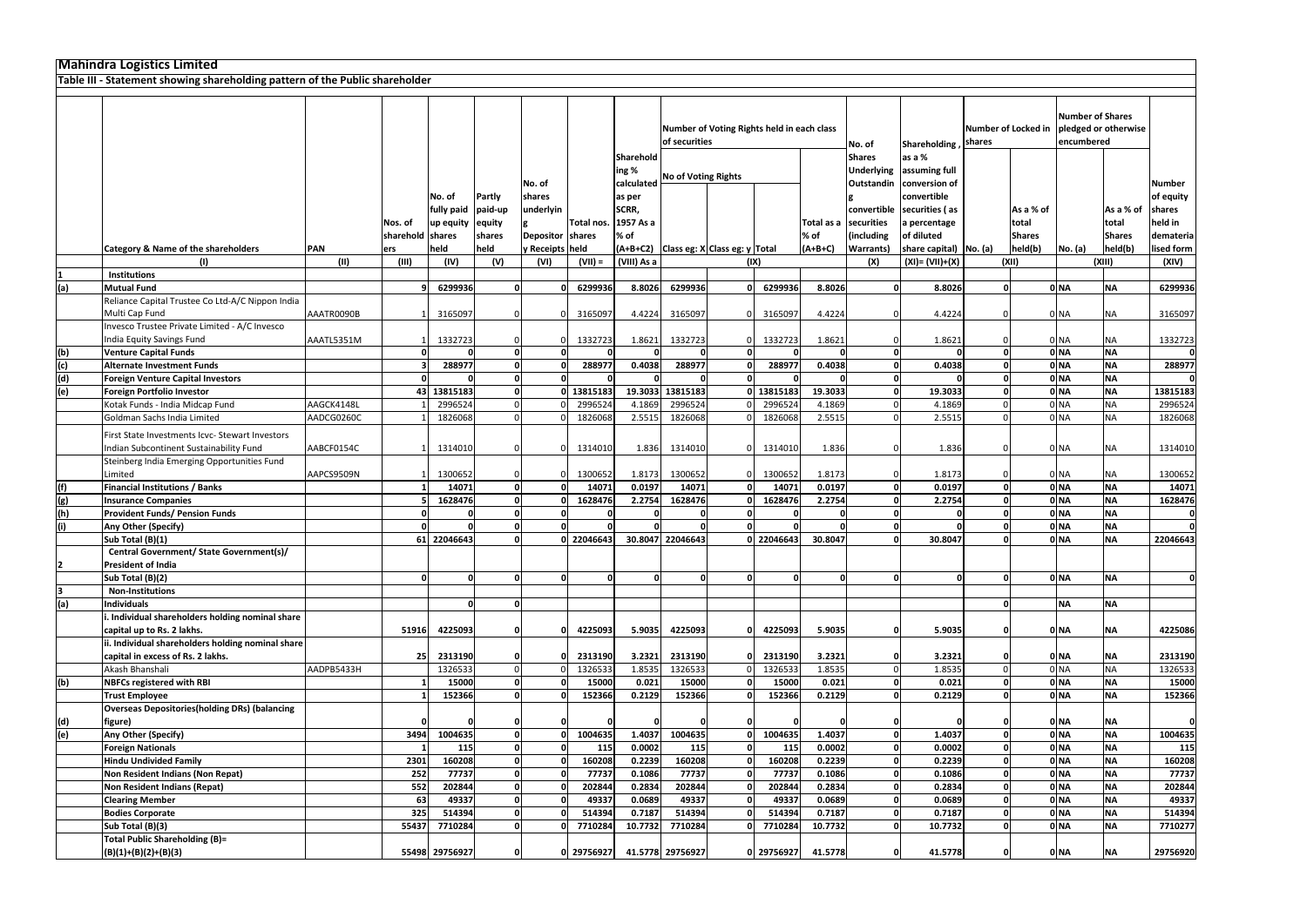### **Mahindra Logistics Limited**

| Mahindra Logistics Limited                                                                    |            |      |                  |                    |        |                   |           |                      |                                            |      |            |                   |                                              |         |               |                                            |               |               |
|-----------------------------------------------------------------------------------------------|------------|------|------------------|--------------------|--------|-------------------|-----------|----------------------|--------------------------------------------|------|------------|-------------------|----------------------------------------------|---------|---------------|--------------------------------------------|---------------|---------------|
| Table IV - Statement showing shareholding pattern of the Non Promoter- Non Public shareholder |            |      |                  |                    |        |                   |           |                      |                                            |      |            |                   |                                              |         |               |                                            |               |               |
|                                                                                               |            |      |                  |                    |        |                   |           |                      |                                            |      |            |                   |                                              |         |               |                                            |               |               |
|                                                                                               |            |      |                  |                    |        |                   |           |                      |                                            |      |            |                   | Shareholding,                                |         |               | <b>Number of Shares</b>                    |               |               |
|                                                                                               |            |      |                  |                    |        |                   |           | Sharehold            | Number of Voting Rights held in each class |      |            |                   | as a %                                       |         |               | Number of Locked in   pledged or otherwise |               |               |
|                                                                                               |            |      |                  |                    |        | No. of            |           | ing %                | calculated of securities                   |      |            | <b>Underlying</b> | No. of Shares assuming full<br>conversion of | shares  |               | encumbered                                 |               | <b>Number</b> |
|                                                                                               |            |      |                  | No. of             | Partly | shares            |           | as per               |                                            |      |            | Outstanding       | convertible                                  |         |               |                                            |               | of equity     |
|                                                                                               |            |      |                  | fully paid paid-up |        | ınderlyin         |           | SCRR,                | <b>No of Voting Rights</b>                 |      |            | convertible       | securities (as a                             |         | As a % of     |                                            | As a % of     | <b>shares</b> |
|                                                                                               |            |      | Nos. of          | up equity  equity  |        |                   |           | Total nos. 1957 As a |                                            |      | Total as a | securities        | percentage of                                |         | total         |                                            | total         | held in       |
|                                                                                               |            |      | sharehold shares |                    | shares | Depositor Shares  |           | % of                 |                                            |      | % of       | (including        | diluted share                                |         | <b>Shares</b> |                                            | <b>Shares</b> | demateria     |
| <b>Category &amp; Name of the shareholders</b>                                                | <b>PAN</b> |      | <b>ers</b>       | held               | held   | y Receipts   held |           |                      | $(A+B+C2)$ Class eg: X Class eg: y Total   |      | $(A+B+C)$  | Warrants)         | capital)                                     | No. (a) | held(b)       | No. (a)                                    | held(b)       | lised form    |
|                                                                                               |            | (II) | (III)            | (IV)               | (V)    | (VI)              | $(VII) =$ | (VIII) As a          |                                            | (IX) |            | (X)               | $(XI) = (VII)+(X)$                           |         | (XII)         |                                            | (XIII)        | (XIV)         |
| <b>Custodian/DR Holder</b>                                                                    |            |      |                  |                    |        |                   |           |                      |                                            |      |            |                   |                                              |         |               | 0 NA                                       | <b>NA</b>     |               |
| Employee Benefit Trust (under SEBI (Share based Employee                                      |            |      |                  |                    |        |                   |           |                      |                                            |      |            |                   |                                              |         |               |                                            |               |               |
| Benefit) Regulations, 2014)                                                                   |            |      |                  |                    |        |                   |           |                      |                                            |      |            |                   |                                              |         |               | 0 NA                                       | <b>NA</b>     |               |
| Total Non-Promoter- Non Public Shareholding (C)=                                              |            |      |                  |                    |        |                   |           |                      |                                            |      |            |                   |                                              |         |               |                                            |               |               |
| $(C)(1)+(C)(2)$                                                                               |            |      |                  |                    |        |                   |           |                      |                                            |      |            |                   |                                              |         |               | 0 NA                                       | <b>NA</b>     |               |